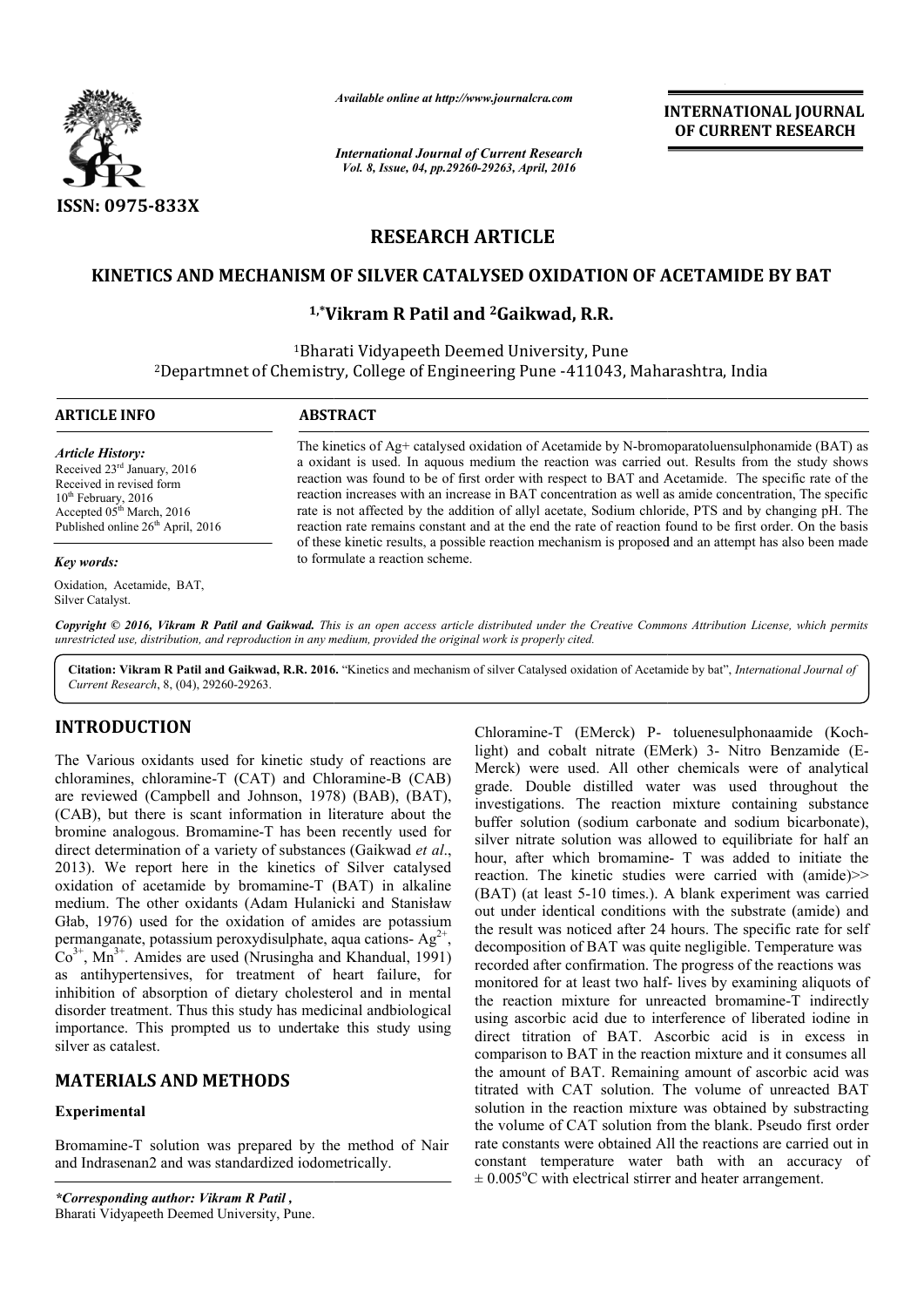#### **In Stoichiometry and product analysis**

Stoichiometry of BAT-amide reaction was determined in presence of buffer solution and  $Ag<sup>+</sup>$  ions by equilibrating varying ratio of (BAT) to (amide) at 333K. The stoichiometry of the reaction is 1:1One mole of BAT corresponds to one mole of Amide and the final products are Acetic acid, para toluene sulphonamide (PTS) and nitrogen are the oxidation products. The test for acid was carried according to Feigl (Hurd and Mater De La, 1961; Gaikwad Vikram R Patil, 2014; Feigl Fritz, 1972) PTS was detected by paper chromatography (Hurd and Mater De La, 1961) and nitrogen was tested by lime test (Singh *et al*., 1981; Singh, 1977). Hence the observed stoichiometry may be represented by equation (1)

### **RESULTS AND DISCUSSION**

The kinetic results of the study are shown in Tables-1,2, The values of k calculated by using the relation k calculated= intercept+slope x (Ag+) arein good aggrement with the values of k observed as in Table-2.



**Table 1. Data of kinetic study at [Ag+] x 10 3 M=0.1, Temp. 60<sup>o</sup> C**

| $[BAT]$ x 10 2 M = 0.1 | [Amide] x 10 1 M k x 10 3 min-1 |       |
|------------------------|---------------------------------|-------|
| 0.10                   | 0.05                            | 7.82  |
| 0.12                   | 0.05                            | 8.28  |
| 0.14                   | 0.05                            | 9.51  |
| 0.16                   | 0.05                            | 10.18 |
| 0.18                   | 0.05                            | 11.37 |
| 0.10                   | 0.06                            | 7.36  |
| 0.10                   | 0.07                            | 8.84  |
| 0.10                   | 0.08                            | 9.28  |
| 0.10                   | 0.09                            | 10.47 |

It may easily be concluded from the Table-1 that the first order specific rate is a function of BAT as well acetamide concentration. It increases with an increase in (BAT) and is governed by the expression  $log k = -2.4995+308.8$  (BAT)o provided that  $(BAT)$ o  $\neq$  zero. where as it increases in a linear manner with an increase in (acetamide).

#### (1)

Where  $R = C6H5$ 

It may easily be concluded from the Table-1 that the first order specific rate is a function of BAT as well as 3-Nitrobenzamide concentration. It increases with an increase in (BAT) and is governed by the expression  $log k = -2.4995+308.8$  (BAT) o provided that  $(BAT)$ o  $\neq$  zero.

Where as it increases in a linear manner with an increase in (3- Nitrobenzamide) and obeys the following relationship.

**Table-1: Data of kinetic study at [Ag<sup>+</sup> ] x 10 3 M=0.1,Temp. 60 <sup>o</sup> C**  $[BAT] \times 10^{-2} \text{ M} = 0.1$  [Amide ]  $\times 10^{-1} \text{ M}$  K  $\times 10^{-3} \text{ min}^{-1}$ 

| 0.10 | 0.056.48      |
|------|---------------|
| 0.12 | 0.057.68      |
| 0.14 | 0.058.71      |
| 016  | 0 0 5 1 0 0 3 |
| 0.18 | 0 0 5 1 1 7 0 |
| 0.10 | 0.067.70      |
| 0.10 | 0.078.90      |
| 0.10 | 0.0810.08     |
| 0.10 | 0.09 11.23    |
|      |               |

#### **Effect of Temperature**

The reaction was studied at five different temperatures for the evaluation of various energy parameters and are summarized in Table-3. E. graphically came out to be 13.847 k Cals mole- $1\Delta H \neq$  was calculated by plot of log (KT/h) krvs 1/T on the basis of k= KT x e -  $\Delta H/RT$  x e  $\Delta S \neq /RT/h$ . The value of E which came out to be 14.174 k cals mole-1 has been used in the following equation to calculate  $\Delta S \neq k= K T$  e  $\Delta S \neq R$  .e – Ea/RT/h The rate constant for this reaction may be expressed by the following relation.  $k= 2.117 \times 105 \times e -14.214/RT \text{ sec-1}$ 

**Table 2. Data of kinetic study at [Ag<sup>+</sup> ] x 10 <sup>3</sup> M=0.1, Temp. 60 <sup>o</sup> C**

| [BAT] x 10 <sup>2</sup> M = 0.1 | [Amide] $\rm x~10~^1M$ | $k \times 10^{-3}$ min <sup>-1</sup> |
|---------------------------------|------------------------|--------------------------------------|
| 0.10                            | 0.05                   | 7.82                                 |
| 0.12                            | 0.05                   | 8.28                                 |
| 0.14                            | 0.05                   | 9.51                                 |
| 0.16                            | 0.05                   | 10.18                                |
| 0.18                            | 0.05                   | 11.37                                |
| 0.10                            | 0.06                   | 7.36                                 |
| 0.10                            | 0.07                   | 8.84                                 |
| 0.10                            | 0.08                   | 9.28                                 |
| 0.10                            | 0.09                   | 10.47                                |

BAT oxidizes methanol, ethanol, dioxan acetone hence effect of solvent composition could not be studied. Low value of frequency factor suggests the effect of addition of salt to the reaction mixture suggesting that rds does not involve any charged species (Gilliom, 1970) and intermediate formation of molecular bromine is ruled out. Zero effect of P.T.S. on the reaction rate indicates that P.T.S is not involved in the post equilibrium step as one of the reaction products and is not probable oxidizing formation of an activated complex (Nimbalkar *et al*., 1990) in the reactions. Fairly high values of  $\Delta G \neq$  and  $\Delta H \neq$  indicate highly solvated transition state (Frost and Pearson, 1961; Thimme Gowda and Ishwara Bhat, 19892). There is no species. Similarly RNBr2 (DBT) and HOBr are not real oxidizing species. It also indicates that reaction is not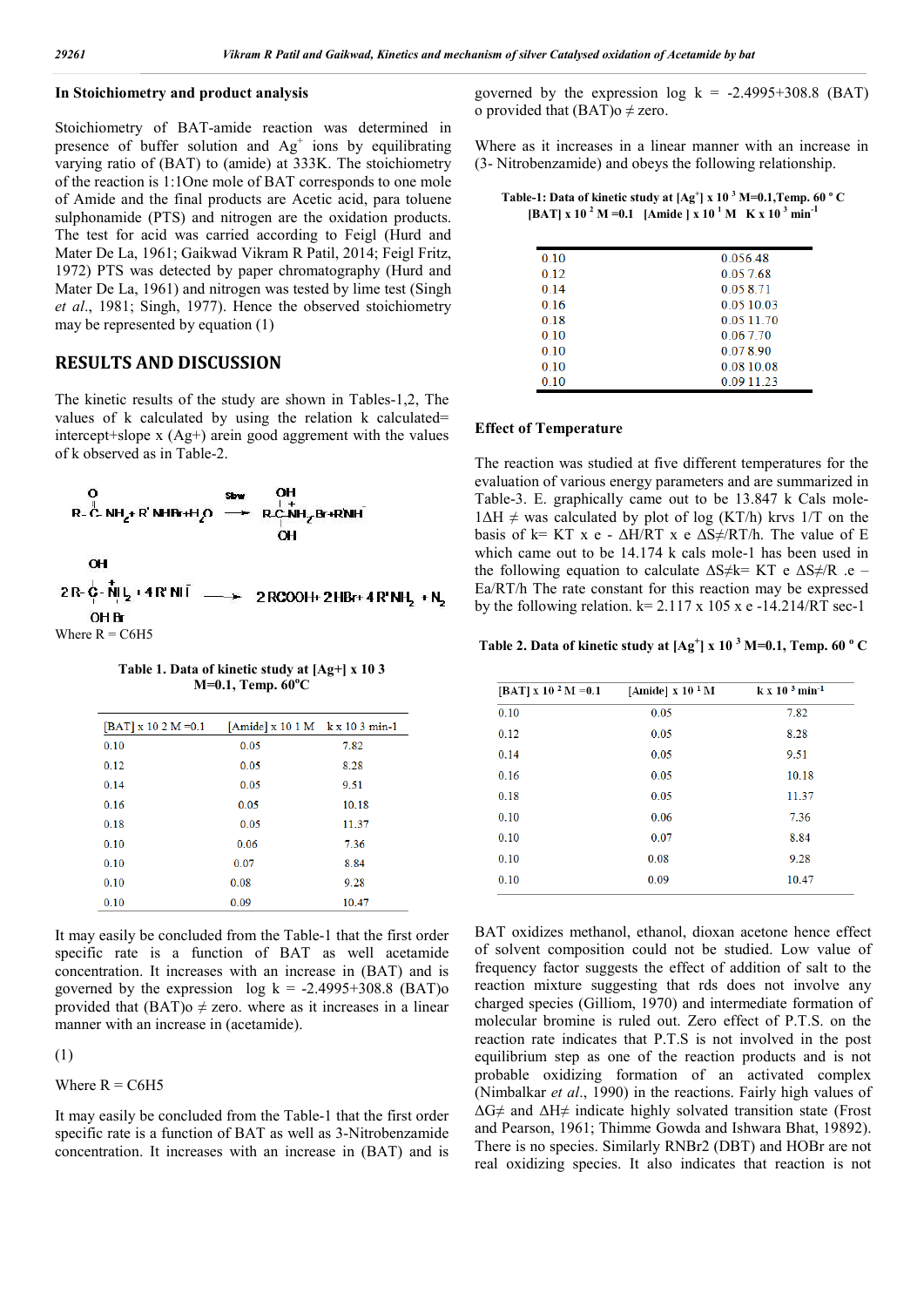reversible but it might be irreversible one. First order dependence of the reaction on (BAT) suggesting that RNBr2 (DBT) is not the real oxidizing species (Mahadevappa *et al*., 1979).

Table 3. Data of kinetic study at [BAT]  $x 10^{-2} M = 0.1$ , **[Acetamide]** x  $10^1$  **M** = 0.05 **Temperature 55**  $\degree$  C 60  $\degree$  C 65  $\degree$  C

| $[Ag^{+1}]$ x 10 <sup>3</sup> M K x 10 <sup>3</sup> min <sup>-1</sup> |                     |                |            |  |
|-----------------------------------------------------------------------|---------------------|----------------|------------|--|
| <b>Temperature</b>                                                    | 55 ° C 60 ° C65 ° C |                |            |  |
| 0.04                                                                  |                     | 2.55 3.12 4.35 |            |  |
| 0.06                                                                  |                     | 2.72 4.25 5.79 |            |  |
| 0.08                                                                  |                     | 3.54 5.39      | 7.21       |  |
| 0.10                                                                  |                     | 4.41 6.53      | 8.69       |  |
| 0.12                                                                  | 5.71                | 7.79           | 10.52      |  |
| 0.14                                                                  | 6.10                |                | 8.90 11.76 |  |

#### **Mechanism**

Mв

O-H

It was observed that, n o influence of change in pH on the rate of reactionhence H+ ion was observed in rds. The range of pH studied was limited to avoid possibility of hydrolysis of amide which is observed in highly alkaline or acidic medium at high temperature when kept for prolonged time.

$$
R-C-NH2 + Mav \implies R-C=NH2 + M(av-4)
$$
  
\nO  
\n
$$
m\t \text{et al s};
$$
  
\n
$$
R-C=NH2 + Br NHR' \implies R-C=NH2 \text{ Br NHR'}
$$

O-M  
\nO-M  
\nActivity 2 R-C=NH<sub>2</sub>   
\n
$$
R-C=NH_2
$$
   
\n $R+NHR + H_2O \frac{S_{WW}}{R_{rms}} R-C-NH_2 Br + R'NH + M''$   
\nO-M  
\nOH  
\n $QH$   
\n $2R-C-NH_2 Br + 4 R'NH \stackrel{Fact.}{\iff} 2 RCOOH + 2 HBr + 4 R'NH_2 + N_2$ 

Allyl acetate does not affect the rate of a reaction indicating no possibility of free radical mechanism (Mahadevappa *et al*., 1979; Singh Bharat *et al*., 1987). The probable oxidizing species in alkaline solution of BAT (Ephraim Ben-Zvi, 1961) depending up on the pH of the medium RNBr-, RNHBr, HOBr, OBr-. Hypobromite ion (OBr-) may not be involved in the reaction, otherwise reaction would have been immeasurably fast (Duraisamy Thenraja *et al*., 2002). NHBr2 being very unstable, it immediately reacts, with water. So it is not the oxidizing species. It seems more probable that BAT in water gives R'NHBr which further acts real and most predominant oxidising species in this case. If DBT were reactive species, the rate law predicts a second order dependance of the rate on BAT. It is observed that BAT and amide in (1:1) ratio in presence of water react with each other in slow and r.d. step. In

presence of catalyst intermediate with amide is formed, due to this decrease in energy of activation. The presence of Ag+ ions in the reaction mixture did not cause any appreciable effect on the rate of parameters. It appears that no reverse reaction or equilibria involving Ag+ is significant (Aparna *et al*., 1998). The formation of Ag++ was proposed by Bawn and Margerisim (Yathirajan *et al*., 1998) and by Srivastava and coworkers by using S2O8 2- oxidant. In our case instead of S2O82- BAT is used as oxidant. BAT forms an activated complex by reacting with an intermediate between amide and Mn+. Taking in to account all the above considerations the following mechanism can be suggested for the cobalt catalyzed oxidation of amide. Conventional reaction scheme may be formulated as under.

#### $Rate = k$  (activated complex)  $(H<sub>2</sub>O)$  excess

Overall kinetic order is two, one each in (Amide) and (R'NHBr). The mechanism does not involve any free radical. Thus the mechanism seems to accord with experimental observations and hence acceptable. Thus the reaction mechanism proposed and the derived rate law clearly accounts the experimentaldata.

#### **Conclusion**

In the present work, an attempt has been done to study the kinetics of Ag+ catalyzed oxidation of acetamide by sodium salt of Nbromo paratoluensulphonamide (BAT) in aqueous medium. Results from the study indicate that the reaction follows first order with respect to BAT and acetamide. During the study it was also observed that the specific rate of the reaction increases with an increase in BAT concentration as well as amide concentration. However, the specific rate was not affected by the addition of allyl acetate, Sodium chloride, PTS and by changing pH.

#### **Acknowledgement**

Authors are thankful to Dr.S.S. Kadam, Dr R.R. Gaikwaid and Dr.V.V. Dhapte for their support in carrying out this work.

### **REFERENCES**

- Adam Hulanicki, Stanisław Głab. 1976. Properties of 4-amino-4'- ethyldiphenylamine as a redox indicator. Talanta. 23(3) 236-237
- Aparna, R.N., Yathirajan, H.S. and Rangaswamy, J.K.N. 1998. Kinetics and mechanism of chlorination of some ketones by Chloramine-B. *Asian J Chem.,* 10(1) 158-168
- Campbell, M.M. and Johnson, G. 1978. Chloramine-T and related-N-halogeno-Nmetallo reagents. *Chem Rev.,* 78: 65-73
- DuraisamyThenraja, PerumalSubramaniam, Chockalingam Ephraim Ben-Zvi, Thomas L Allen. 1961. The Oxidation of Oxalate ion by Peroxodisulfate-II: The Kinetics and mechanism of the catalysis by Copper(II). *J Am Chem Soc*., 83 (21): 4352–4357
- Feigl Fritz. 1972. Spot Tests in Organic Analysis. Elsevier publishing Co., New York, 427.